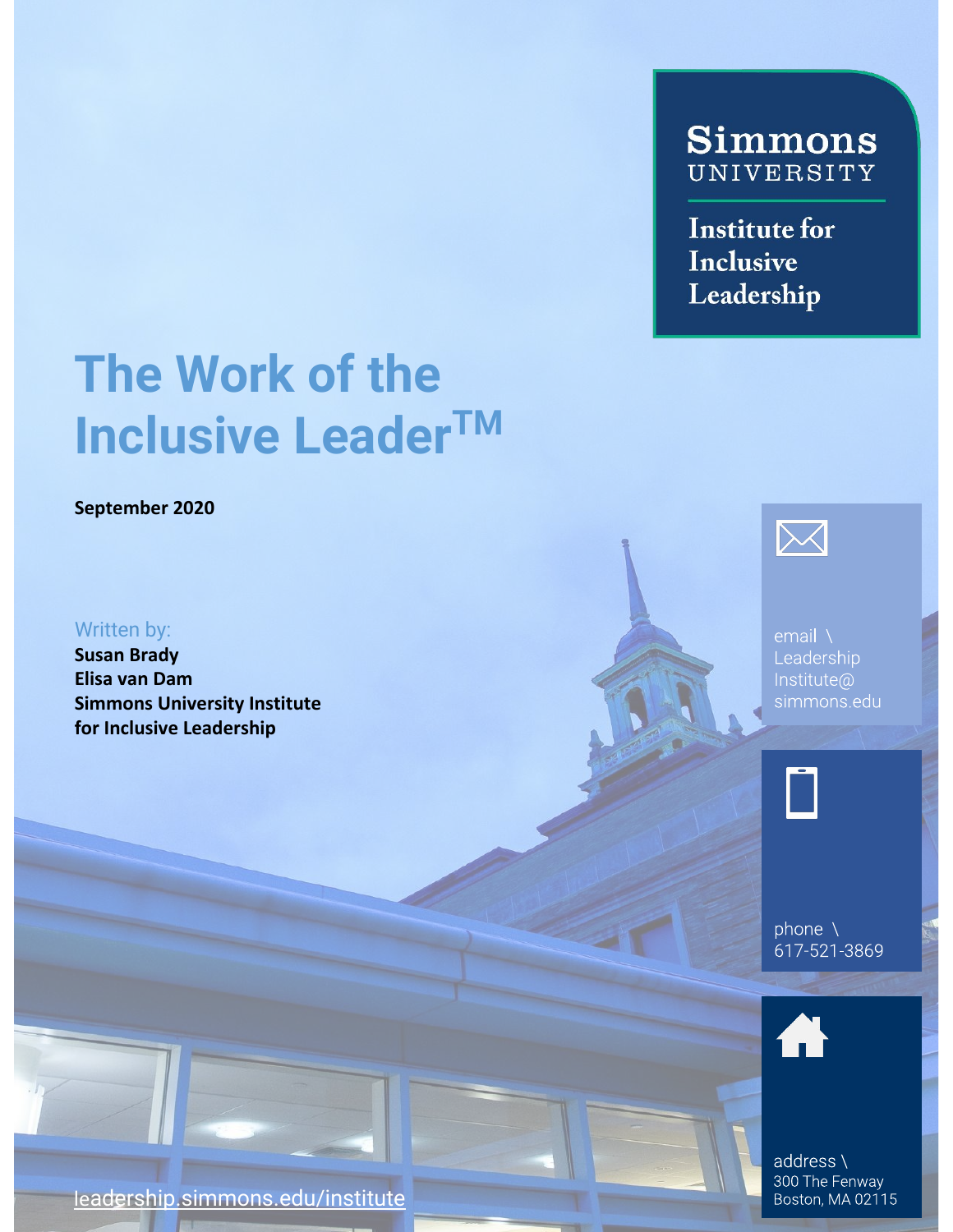# The Work of the Inclusive Leader<sup>TM</sup>

As organizations and individuals strive to be more inclusive, the path forward isn't always clear. Many organizations have invested in interventions like increasing awareness of unconscious/implicit bias, and launching Employee Resource Groups. Although these can be important tools, organizations generally aren't seeing the impact they hoped for, and the rate of change is far too slow.

The Simmons University Institute for Inclusive Leadership is determined to see real change in our lifetime. Achieving our goal will require leaders at all levels to engage deliberately in fostering cultures of inclusion where all can equitably thrive. Our new framework, The Work of the Inclusive Leader<sup>™</sup>, demystifies inclusive leadership by providing a "road map" of 6 key practices across three levels of engagement.

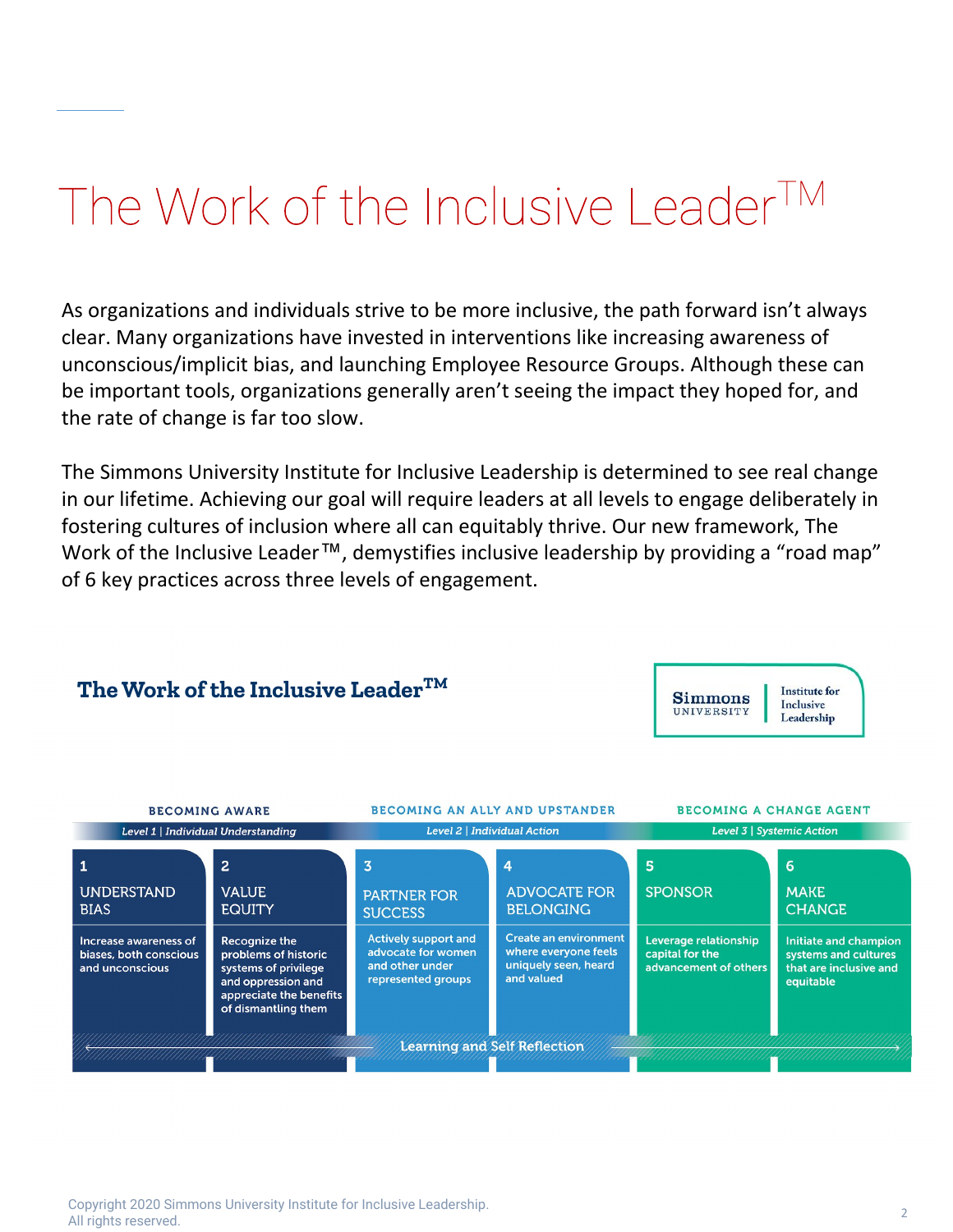We have grouped the work of the inclusive leader into three overarching activities: becoming aware, becoming an ally and upstander, and becoming a change agent. The first is all about the internal work of increasing understanding and awareness. The second is about supporting others, and the third is about advocating for systemic change.

Within each activity there are two practices. The ability to perform each of these practices is built from the work in the practice before - in other words, we have to learn to walk before we can run. For example, in order to be an effective upstander and ally, an individual must have a good understanding of their own biases and privileges. If not, they run the risk of not knowing when in-the-moment allyship is needed, or perhaps intervening in a way that isn't helpful. Although each practice builds on the practices that come before, the Work of the Inclusive Leader™ isn't a linear path. Instead, through continuous learning and action, leaders incorporate each new practice while continuing to engage in the previous practices.

### **Understand Bias**

The first practice under "becoming aware" is understanding bias in all its forms. We all have unconscious biases that can shape our actions and decisions if we aren't aware of their impact. This practice is about examining our own belief systems to uncover how bias might be a factor for us, and also understand how biases may be shaping the actions and beliefs of others.

### **Value Equity**

The second practice of individual understanding is increasing our knowledge of the history and the current context around different dimensions of diversity, including gender, race, sexual orientation, ability, and many more. The work in this practice is to deepen our understanding of how systems have historically privileged some people and oppressed others, and how those systems continue to create inequity today.

 Copyright 2020 Simmons University Institute for Inclusive Leadership. All rights reserved. 3

### $\mathbf{1}$

### **UNDERSTAND BIAS**

Increase awareness of biases, both conscious and unconscious

# $\overline{a}$

### **VALUE EQUITY**

**Recognize the** problems of historic systems of privilege and oppression and appreciate the benefits of dismantling them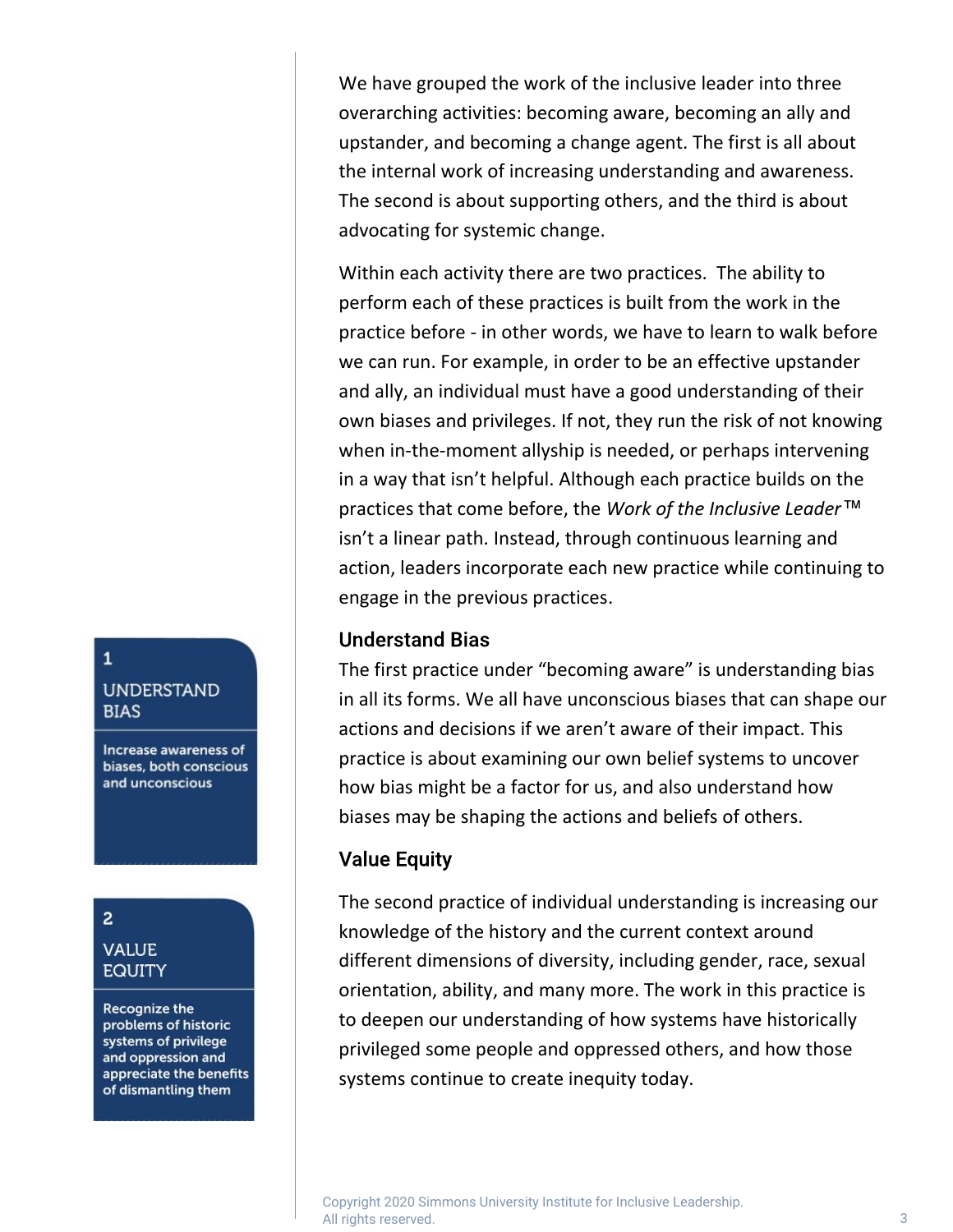In Level 2 we move from individual learning and awareness to individual action.

### **Partner for Success**

 actively support and advocate for women and members of other The term "ally" has been used to describe a person who supports the advancement of someone from a different social identity - for example, men as allies for women, or white people as allies for BIPOC people. In this practice, we use situations where we have privilege to take action to amplify the voices and increase the visibility of people who don't "look like" us. It can also mean educating other people who share our social identity and helping them to correct biased and discriminatory behavior. At Simmons, we define allyship as using a position of power and/or privilege to underrepresented groups.

### **Advocate for Belonging**

Most people need to feel like they belong in order to feel happy and be successful at work. The practice of advocating for belonging is about creating an environment where everyone feels like they are appreciated and respected for who they are, and where they don't have to hide aspects of their identity. This practice involves creating a sense of trust and safety, and making sure that all contributions are seen and valued.

# $\overline{\mathbf{3}}$

#### **PARTNER FOR SUCCESS**

**Actively support and** advocate for women and other under represented groups

#### 4

### **ADVOCATE FOR BELONGING**

**Create an environment** where everyone feels uniquely seen, heard and valued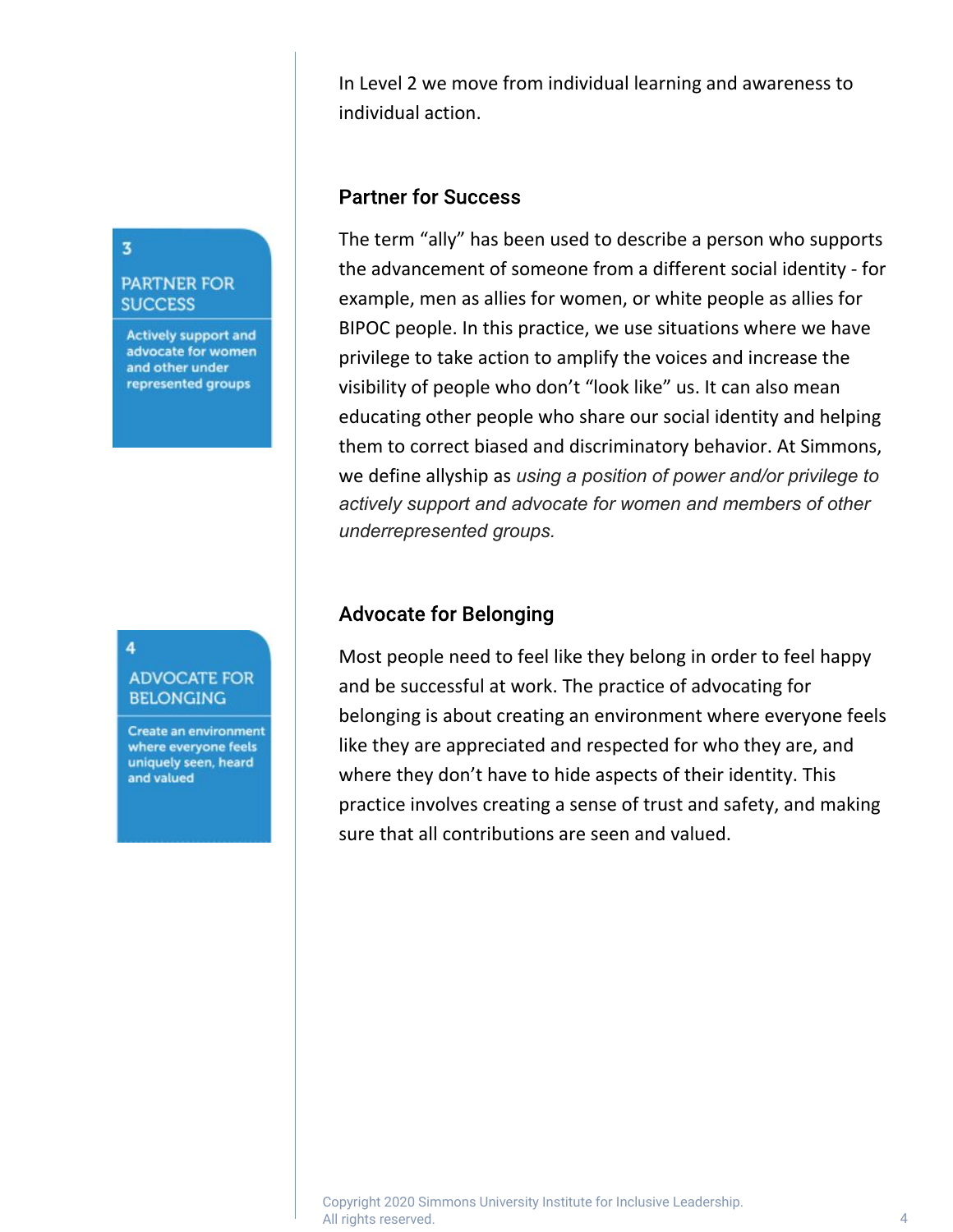In level three, we move into activities that are focused on changing systems.

### **Sponsor**

The first activity is sponsorship, defined as using relationship capital to support the advancement of someone else. Sponsors are generally one or more levels higher in the organizational structure than the person they are sponsoring, providing sponsors with the opportunity to be in "conversations of influence" where opportunities are discussed. A sponsor puts their reputation on the line to actively advocate for someone from an underrepresented group.

### **Make Change**

Our final practice is making organizational change. This practice involves initiating and driving changes in systems, policies or procedures to level the playing field. This can be at the team level, like creating norms around how meetings are run to ensure all voices are heard. This can also be at the department level or even organization wide, like changing how performance evaluations are done to minimize the impact of unconscious biases. Although this is the highest level and most complex practice of the model, leaders at all levels (even individual contributors) can and should suggest and engage in these activities.

## **Learning and Self Reflection**

The foundation of the Work of the Inclusive Leader<sup>™</sup> is learning and self-reflection. This includes requesting, accepting and processing feedback from others on how we are doing.

 commitment to deliberate practice and seek to evaluate our The work of an inclusive leader is never done. To maximize our impact as inclusive leaders, we must have an ongoing impact.

# 5 **SPONSOR**

Leverage relationship capital for the advancement of others

## 6 **MAKE CHANGE**

**Initiate and champion** systems and cultures that are inclusive and equitable

### **Learning and Self Reflection**